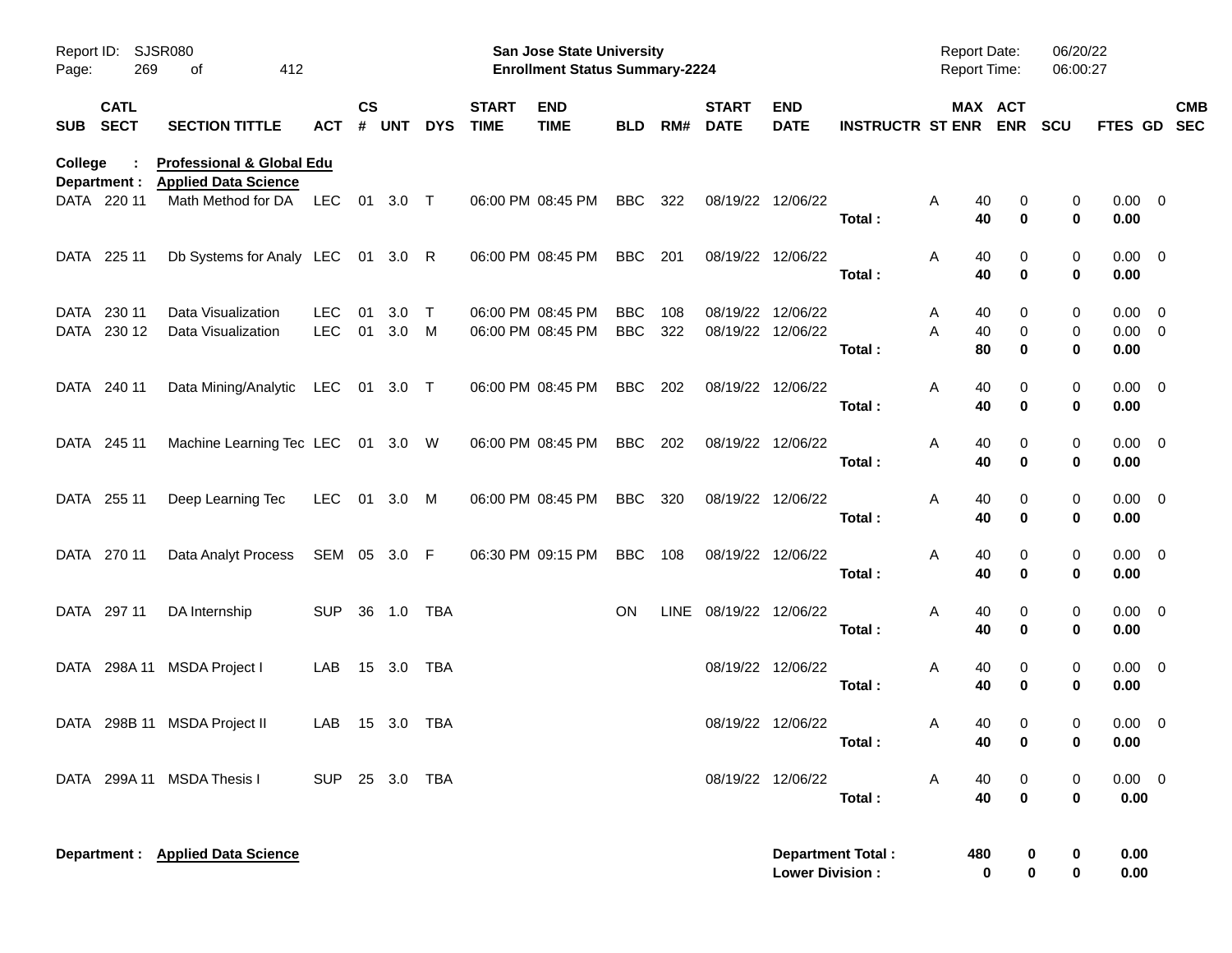|            | Report ID: SJSR080         |     |                       |     |         |    |            |            | <b>Report Date:</b>         |                                       |            |     |                             | 06/20/22                  |                           |  |                     |                       |            |          |              |            |
|------------|----------------------------|-----|-----------------------|-----|---------|----|------------|------------|-----------------------------|---------------------------------------|------------|-----|-----------------------------|---------------------------|---------------------------|--|---------------------|-----------------------|------------|----------|--------------|------------|
| Page:      |                            | 270 | . of                  | 412 |         |    |            |            |                             | <b>Enrollment Status Summary-2224</b> |            |     |                             |                           |                           |  | <b>Report Time:</b> |                       |            | 06:00:27 |              |            |
| <b>SUB</b> | <b>CATL</b><br><b>SECT</b> |     | <b>SECTION TITTLE</b> |     | $ACT$ # | СS | <b>UNT</b> | <b>DYS</b> | <b>START</b><br><b>TIME</b> | <b>END</b><br><b>TIME</b>             | <b>BLD</b> | RM# | <b>START</b><br><b>DATE</b> | <b>END</b><br><b>DATE</b> | <b>INSTRUCTR ST ENR</b>   |  |                     | MAX ACT<br><b>ENR</b> | <b>SCU</b> |          | FTES GD SEC  | <b>CMB</b> |
|            |                            |     |                       |     |         |    |            |            |                             |                                       |            |     |                             | <b>Upper Division:</b>    | <b>Graduate Division:</b> |  | 480                 | 0                     |            |          | 0.00<br>0.00 |            |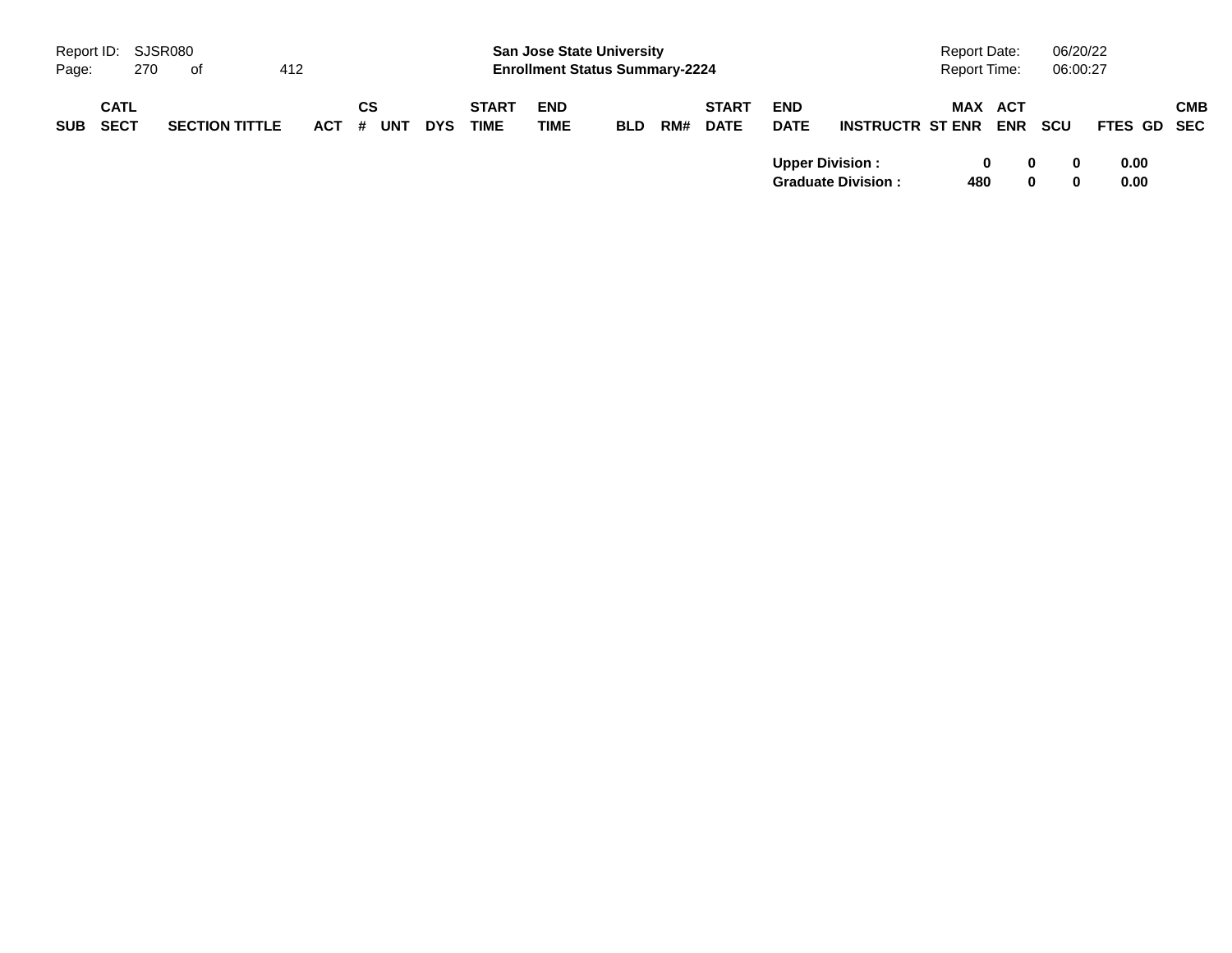| Report ID:<br>Page: | 271                        | SJSR080<br>412<br>of                                                 |                |               |       |            |                             | <b>San Jose State University</b><br><b>Enrollment Status Summary-2224</b> |            |             |                             |                                |                                         |   | <b>Report Date:</b><br><b>Report Time:</b> | 06/20/22<br>06:00:27 |             |                          |
|---------------------|----------------------------|----------------------------------------------------------------------|----------------|---------------|-------|------------|-----------------------------|---------------------------------------------------------------------------|------------|-------------|-----------------------------|--------------------------------|-----------------------------------------|---|--------------------------------------------|----------------------|-------------|--------------------------|
| <b>SUB</b>          | <b>CATL</b><br><b>SECT</b> | <b>SECTION TITTLE</b>                                                | <b>ACT</b>     | $\mathsf{cs}$ | # UNT | <b>DYS</b> | <b>START</b><br><b>TIME</b> | <b>END</b><br><b>TIME</b>                                                 | <b>BLD</b> | RM#         | <b>START</b><br><b>DATE</b> | <b>END</b><br><b>DATE</b>      | <b>INSTRUCTR ST ENR</b>                 |   | MAX ACT<br><b>ENR</b>                      | <b>SCU</b>           | FTES GD     | <b>CMB</b><br><b>SEC</b> |
| College             | Department :               | <b>Professional &amp; Global Edu</b><br><b>School of Information</b> |                |               |       |            |                             |                                                                           |            |             |                             |                                |                                         |   |                                            |                      |             |                          |
| INFO                | 200 01                     | Inf. Comm                                                            | SEM            | 05            | 3.0   | <b>TBA</b> |                             |                                                                           | ON.        | LINE        |                             | 08/19/22 12/06/22 Z Liu        |                                         | A | 33<br>35                                   | 99                   | 8.25 33     |                          |
| <b>INFO</b>         | 200 02                     | Inf. Comm                                                            | SEM            | 05            | 3.0   | <b>TBA</b> |                             |                                                                           | <b>ON</b>  | LINE        |                             |                                | 08/19/22 12/06/22 M Stephens            | A | 35<br>35                                   | 105                  | 8.75 35     |                          |
| <b>INFO</b>         | 200 03                     | Inf. Comm                                                            | SEM            | 05            | 3.0   | <b>TBA</b> |                             |                                                                           | <b>ON</b>  | LINE        |                             |                                | 08/19/22 12/06/22 K Bontenbal A         |   | 35<br>35                                   | 105                  | 8.70 34     |                          |
| <b>INFO</b>         | 200 04                     | Inf. Comm                                                            | SEM            | 05            | 3.0   | <b>TBA</b> |                             |                                                                           | <b>ON</b>  |             |                             | LINE 08/19/22 12/06/22 STash   |                                         | A | 35<br>35                                   | 105                  | 8.70 34     |                          |
| <b>INFO</b>         | 200 05                     | Inf. Comm                                                            | SEM            | 05            | 3.0   | <b>TBA</b> |                             |                                                                           | ΟN         |             |                             |                                | LINE 08/19/22 12/06/22 K Bontenbal      | A | 35<br>28                                   | 84                   | 7.00 28     |                          |
|                     |                            |                                                                      |                |               |       |            |                             |                                                                           |            |             |                             |                                | Total:                                  |   | 175<br>166                                 | 498                  | 41.40       |                          |
| <b>INFO</b>         | 202 01                     | Inf. Ret. Sys. Des                                                   | SEM            | 05            | 3.0   | <b>TBA</b> |                             |                                                                           | ON.        |             |                             |                                | LINE 08/19/22 12/06/22 A Johnson        | A | 35<br>35                                   | 105                  | 8.75 35     |                          |
| <b>INFO</b>         | 202 02                     | Inf. Ret. Sys. Des                                                   | SEM            | 05            | 3.0   | <b>TBA</b> |                             |                                                                           | <b>ON</b>  | LINE        |                             |                                | 08/19/22 12/06/22 A Johnson             | A | 35<br>35                                   | 105                  | 8.75 35     |                          |
| <b>INFO</b>         | 202 03                     | Inf. Ret. Sys. Des                                                   | SEM            | 05            | 3.0   | <b>TBA</b> |                             |                                                                           | ON.        | LINE        |                             |                                | 08/19/22 12/06/22 A Johnson             | A | 35<br>35                                   | 105                  | 8.75 35     |                          |
| <b>INFO</b>         | 202 04                     | Inf. Ret. Sys. Des                                                   | SEM            | 05            | 3.0   | <b>TBA</b> |                             |                                                                           | ON         | <b>LINE</b> | 08/19/22                    |                                | 12/06/22 A Johnson                      | A | 35<br>35                                   | 105                  | 8.75 35     |                          |
| <b>INFO</b>         | 202 05                     | Inf. Ret. Sys. Des                                                   | SEM            | 05            | 3.0   | <b>TBA</b> |                             |                                                                           | ΟN         |             |                             | LINE 08/19/22 12/06/22 G Liu   |                                         | A | 35<br>5                                    | 15                   | 1.25<br>- 5 |                          |
|                     |                            |                                                                      |                |               |       |            |                             |                                                                           |            |             |                             |                                | Total:                                  |   | 175<br>145                                 | 435                  | 36.25       |                          |
| <b>INFO</b>         | 203 01                     | Online Learning                                                      | SEM            | 02            | 1.0   | <b>TBA</b> |                             |                                                                           | ON.        |             |                             |                                | LINE 08/19/22 12/06/22 C Runnels        | A | 75<br>75                                   | 75                   | 6.25 75     |                          |
| <b>INFO</b>         | 203 02                     | <b>Online Learning</b>                                               | SEM            | 02            | 1.0   | <b>TBA</b> |                             |                                                                           | <b>ON</b>  | <b>LINE</b> |                             |                                | 08/19/22 12/06/22 C Runnels             | A | 75<br>66                                   | 66                   | 5.48 65     |                          |
| <b>INFO</b>         | 203 03                     | <b>Online Learning</b>                                               | SEM            | $02$ 1.0      |       | <b>TBA</b> |                             |                                                                           | ΟN         |             |                             |                                | LINE 08/19/22 12/06/22 C Runnels        | A | 70<br>21                                   | 21                   | 1.75 21     |                          |
|                     |                            |                                                                      |                |               |       |            |                             |                                                                           |            |             |                             |                                | Total:                                  |   | 220<br>162                                 | 162                  | 13.48       |                          |
| <b>INFO</b>         | 204 01                     | Inf. Prof                                                            | SEM            | 05            | 3.0   | <b>TBA</b> |                             |                                                                           | ON.        |             |                             | LINE 08/19/22 12/06/22 C Dee   |                                         | A | 32<br>35                                   | 96                   | 8.00 32     |                          |
| <b>INFO</b>         | 204 02                     | Inf. Prof                                                            | SEM            | 05            | 3.0   | <b>TBA</b> |                             |                                                                           | <b>ON</b>  | LINE        |                             |                                | 08/19/22 12/06/22 C Sawyer              | A | 12<br>35                                   | 36                   | 3.00 12     |                          |
| <b>INFO</b>         | 204 03                     | Inf. Prof                                                            | SEM            | 05            | 3.0   | <b>TBA</b> |                             |                                                                           | ON         | LINE        |                             |                                | 08/19/22 12/06/22 S Gaffney             | Α | 35<br>35                                   | 105                  | 8.70 34     |                          |
| <b>INFO</b>         | 204 04                     | Inf. Prof                                                            | SEM            | 05            | 3.0   | <b>TBA</b> |                             |                                                                           | ΟN         |             |                             | LINE 08/19/22 12/06/22 D Hicks |                                         | А | 35<br>27                                   | 81                   | 6.75 27     |                          |
|                     |                            |                                                                      |                |               |       |            |                             |                                                                           |            |             |                             |                                | Total:                                  |   | 140<br>106                                 | 318                  | 26.45       |                          |
| <b>INFO</b>         | 210 01                     | Reference Info Servi                                                 | SEM            | 05            | 3.0   | <b>TBA</b> |                             |                                                                           | ON.        |             |                             |                                | LINE 08/19/22 12/06/22 J Aguinaga       | A | 35<br>35                                   | 35                   | 8.75 35     |                          |
| <b>INFO</b>         | 210 02                     | Reference Info Servi                                                 | SEM 05 3.0     |               |       | <b>TBA</b> |                             |                                                                           | <b>ON</b>  |             |                             |                                | LINE 08/19/22 12/06/22 J Aguinaga       | A | 35<br>26                                   | 26                   | 6.50 26     |                          |
|                     |                            |                                                                      |                |               |       |            |                             |                                                                           |            |             |                             |                                | Total:                                  |   | 61<br>70                                   | 61                   | 15.25       |                          |
|                     |                            | INFO 220 01 Rsc & Info Prof & Di SEM 05 3.0 TBA                      |                |               |       |            |                             |                                                                           |            |             |                             |                                | ON LINE 08/19/22 12/06/22 N Friedland A |   | 35<br>17                                   | 17                   | 4.25 17     |                          |
|                     |                            |                                                                      |                |               |       |            |                             |                                                                           |            |             |                             |                                | Total :                                 |   | 35<br>17                                   | 17                   | 4.25        |                          |
|                     |                            | INFO 230 01 Iss Acad Libs                                            | SUP 36 3.0 TBA |               |       |            |                             |                                                                           | ON.        |             |                             |                                | LINE 08/19/22 12/06/22 M Otero-Bois A   |   | 35<br>12                                   | 0                    | 3.00 12     |                          |
|                     |                            |                                                                      |                |               |       |            |                             |                                                                           |            |             |                             |                                | Total:                                  |   | 12<br>35 <sub>o</sub>                      | 0                    | 3.00        |                          |
|                     |                            | INFO 232 01 Iss Publ Libs                                            | SUP 36 3.0 TBA |               |       |            |                             |                                                                           | ON.        |             |                             |                                | LINE 08/19/22 12/06/22 R Barefoot A     |   | -24<br>35                                  | 0                    | 6.00 24     |                          |
|                     |                            |                                                                      |                |               |       |            |                             |                                                                           |            |             |                             |                                | Total:                                  |   | 35 24                                      | 0                    | 6.00        |                          |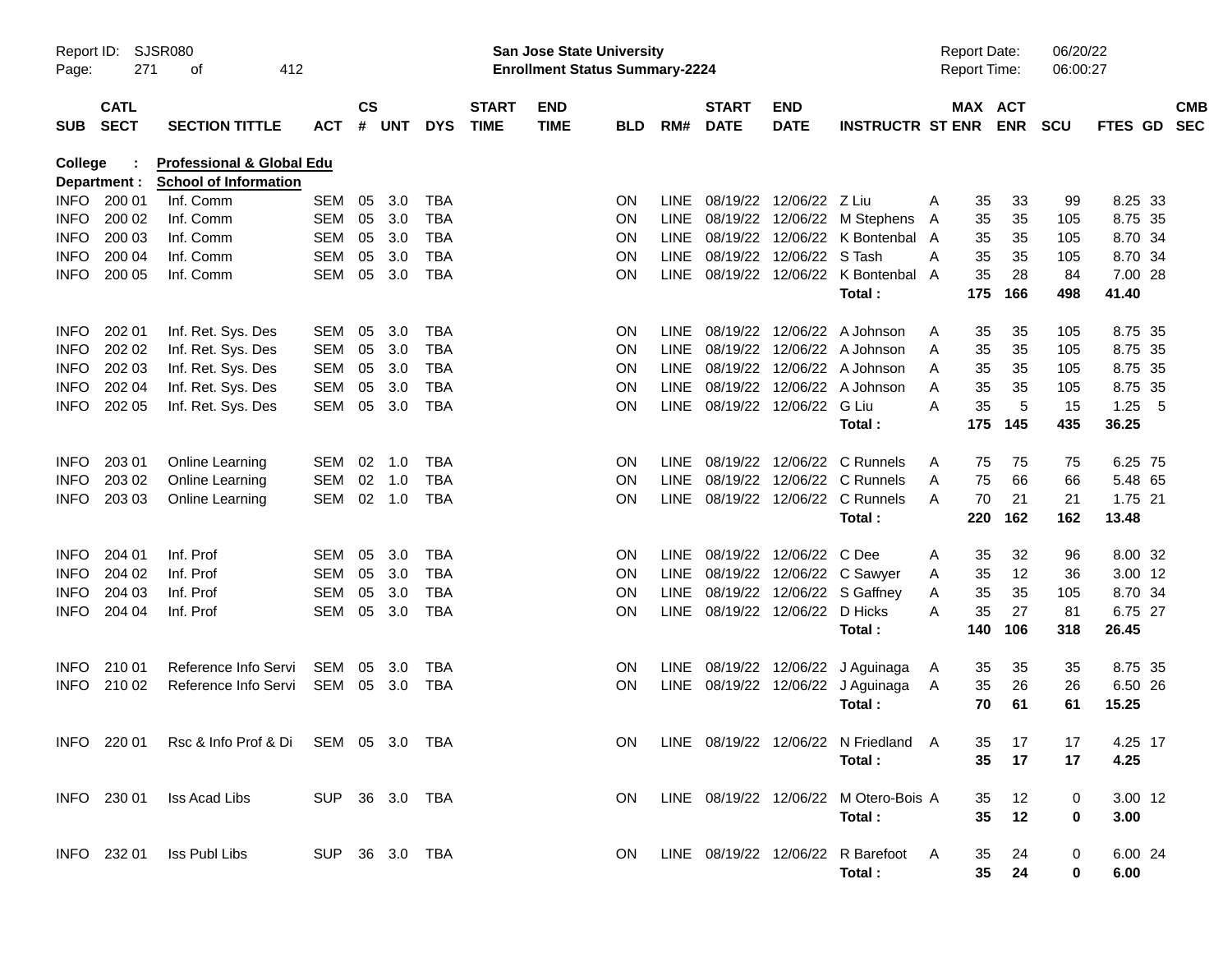| Page:                      | Report ID: SJSR080<br>272<br>412<br>оf |                                              |                   | <b>San Jose State University</b><br><b>Enrollment Status Summary-2224</b> |            |            |                             |                           |            |     |                             |                                |                                               | Report Date:<br>Report Time: |                       | 06/20/22<br>06:00:27 |                         |            |
|----------------------------|----------------------------------------|----------------------------------------------|-------------------|---------------------------------------------------------------------------|------------|------------|-----------------------------|---------------------------|------------|-----|-----------------------------|--------------------------------|-----------------------------------------------|------------------------------|-----------------------|----------------------|-------------------------|------------|
| SUB                        | <b>CATL</b><br><b>SECT</b>             | <b>SECTION TITTLE</b>                        | <b>ACT</b>        | <b>CS</b><br>#                                                            | <b>UNT</b> | <b>DYS</b> | <b>START</b><br><b>TIME</b> | <b>END</b><br><b>TIME</b> | <b>BLD</b> | RM# | <b>START</b><br><b>DATE</b> | <b>END</b><br><b>DATE</b>      | <b>INSTRUCTR ST ENR</b>                       |                              | MAX ACT<br><b>ENR</b> | <b>SCU</b>           | FTES GD SEC             | <b>CMB</b> |
| <b>INFO</b>                | 233 01                                 | School Media Cent                            | SEM 05 3.0        |                                                                           |            | TBA        |                             |                           | ON.        |     |                             |                                | LINE 08/19/22 12/06/22 S Buchanan A<br>Total: | 35<br>35                     | 16<br>16              | 48<br>48             | 3.90 14<br>3.90         |            |
| <b>INFO</b>                | 234 01                                 | Int Freedom Sem                              | SEM 05 3.0        |                                                                           |            | TBA        |                             |                           | ON.        |     |                             |                                | LINE 08/19/22 12/06/22 C Gardner<br>Total:    | 35<br>A<br>35                | 10<br>10              | 30<br>30             | 2.50 10<br>2.50         |            |
| <b>INFO</b>                | 240 01                                 | Info Tech Tools & Ap                         | SEM 05 3.0 TBA    |                                                                           |            |            |                             |                           | ON.        |     |                             | LINE 08/19/22 12/06/22 R Dean  | Total:                                        | 35<br>A<br>35                | 35<br>35              | 105<br>105           | 8.75 35<br>8.75         |            |
| <b>INFO</b>                | 244 01                                 | <b>Online Searching</b>                      | SEM 05 3.0        |                                                                           |            | TBA        |                             |                           | ON.        |     |                             |                                | LINE 08/19/22 12/06/22 N Friedland<br>Total:  | 35<br>A<br>35                | 23<br>23              | 69<br>69             | 5.75 23<br>5.75         |            |
| <b>INFO</b><br><b>INFO</b> | 246 01<br>246 02                       | Inf Tech Tools App A<br>Inf Tech Tools App A | SEM<br><b>SEM</b> | 05                                                                        | 1.0<br>3.0 | TBA        |                             |                           | ON.        |     |                             |                                | LINE 08/19/22 12/06/22 N McCarthy             | 35<br>A<br>X                 | 2<br>0<br>0           | 2<br>0               | $0.17$ 2<br>$0.00 \t 0$ |            |
| <b>INFO</b>                | 246 03                                 | Inf Tech Tools App A                         | <b>SEM</b>        | 05                                                                        | 3.0        | TBA        |                             |                           | ON         |     |                             | LINE 08/19/22 12/06/22 G Liu   |                                               | Α<br>35                      | 3                     | 3                    | $0.75$ 3                |            |
| <b>INFO</b>                | 246 04                                 | Inf Tech Tools App A                         | SEM               | 05                                                                        | 3.0        | <b>TBA</b> |                             |                           | <b>ON</b>  |     |                             | LINE 08/19/22 12/06/22 S Perry |                                               | 35<br>Α                      | 7                     | $\overline{7}$       | $1.75$ 7                |            |
| <b>INFO</b>                | 246 05                                 | Inf Tech Tools App A                         | SEM               | 05 2.0                                                                    |            | <b>TBA</b> |                             |                           | ON.        |     |                             |                                | LINE 08/19/22 12/06/22 V Colston<br>Total:    | 35<br>Α<br>140               | 18<br>30              | 18<br>30             | 3.00 18<br>5.67         |            |
| <b>INFO</b>                | 248 01                                 | Beg Cat & Class                              | SEM               | 05                                                                        | 3.0        | TBA        |                             |                           | <b>ON</b>  |     |                             |                                | LINE 08/19/22 12/06/22 S KhosrowpouA          | 35                           | 35                    | 105                  | 8.65 33                 |            |
| <b>INFO</b>                | 248 02                                 | Beg Cat & Class                              | SEM               | 05 3.0                                                                    |            | <b>TBA</b> |                             |                           | ON.        |     |                             |                                | LINE 08/19/22 12/06/22 S KhosrowpouA          | 35                           | 11                    | 33                   | 2.75 11                 |            |
|                            |                                        |                                              |                   |                                                                           |            |            |                             |                           |            |     |                             |                                | Total:                                        | 70                           | 46                    | 138                  | 11.40                   |            |
| <b>INFO</b>                | 250 01                                 | Instr Dsgn Info Prof                         | SEM               | 05                                                                        | 3.0        | TBA        |                             |                           | <b>ON</b>  |     |                             |                                | LINE 08/19/22 12/06/22 D Kovacs               | A<br>35                      | 18                    | 54                   | 4.50 18                 |            |
| <b>INFO</b>                | 250 02                                 | Instr Dsgn Info Prof                         | SEM               | 05 3.0                                                                    |            | <b>TBA</b> |                             |                           | ON.        |     |                             |                                | LINE 08/19/22 12/06/22 D Loertscher A         | 35                           | 5                     | 15                   | 1.20 4                  |            |
|                            |                                        |                                              |                   |                                                                           |            |            |                             |                           |            |     |                             |                                | Total:                                        | 70                           | 23                    | 69                   | 5.70                    |            |
| <b>INFO</b>                | 251 01                                 | Web Usability                                | SEM 05 3.0 TBA    |                                                                           |            |            |                             |                           | ON.        |     |                             | LINE 08/19/22 12/06/22 J Kemp  |                                               | 35<br>A                      | 11                    | 33                   | 2.75 11                 |            |
|                            |                                        |                                              |                   |                                                                           |            |            |                             |                           |            |     |                             |                                | Total:                                        | 35                           | 11                    | 33                   | 2.75                    |            |
|                            |                                        |                                              |                   |                                                                           |            |            |                             |                           |            |     |                             |                                |                                               |                              |                       |                      |                         |            |
|                            |                                        | INFO 254 01 Inf. Lit. Learn                  | SEM 05 3.0 TBA    |                                                                           |            |            |                             |                           |            |     |                             |                                | ON LINE 08/19/22 12/06/22 E Valenti           | $\overline{A}$               | 35 12                 | 36                   | 3.00 12                 |            |
|                            |                                        |                                              |                   |                                                                           |            |            |                             |                           |            |     |                             |                                | Total :                                       | 35                           | 12                    | 36                   | 3.00                    |            |
|                            |                                        | INFO 256 01 Archv & Mnscpt                   | SEM 05 3.0 TBA    |                                                                           |            |            |                             |                           | ON.        |     |                             |                                | LINE 08/19/22 12/06/22 D DeLorenzo A          | 35                           | 26                    | 78                   | 6.50 26                 |            |
|                            |                                        |                                              |                   |                                                                           |            |            |                             |                           |            |     |                             |                                | Total:                                        | 35                           | 26                    | 78                   | 6.50                    |            |
|                            |                                        |                                              |                   |                                                                           |            |            |                             |                           |            |     |                             |                                |                                               |                              |                       |                      |                         |            |
|                            |                                        | INFO 259 01 Presrv Mgmt                      | SEM 05 3.0 TBA    |                                                                           |            |            |                             |                           | ON.        |     |                             |                                | LINE 08/19/22 12/06/22 E Holmes               | A<br>35                      | 23                    | 69                   | 5.75 23                 |            |
|                            |                                        |                                              |                   |                                                                           |            |            |                             |                           |            |     |                             |                                | Total:                                        |                              | 35 23                 | 69                   | 5.75                    |            |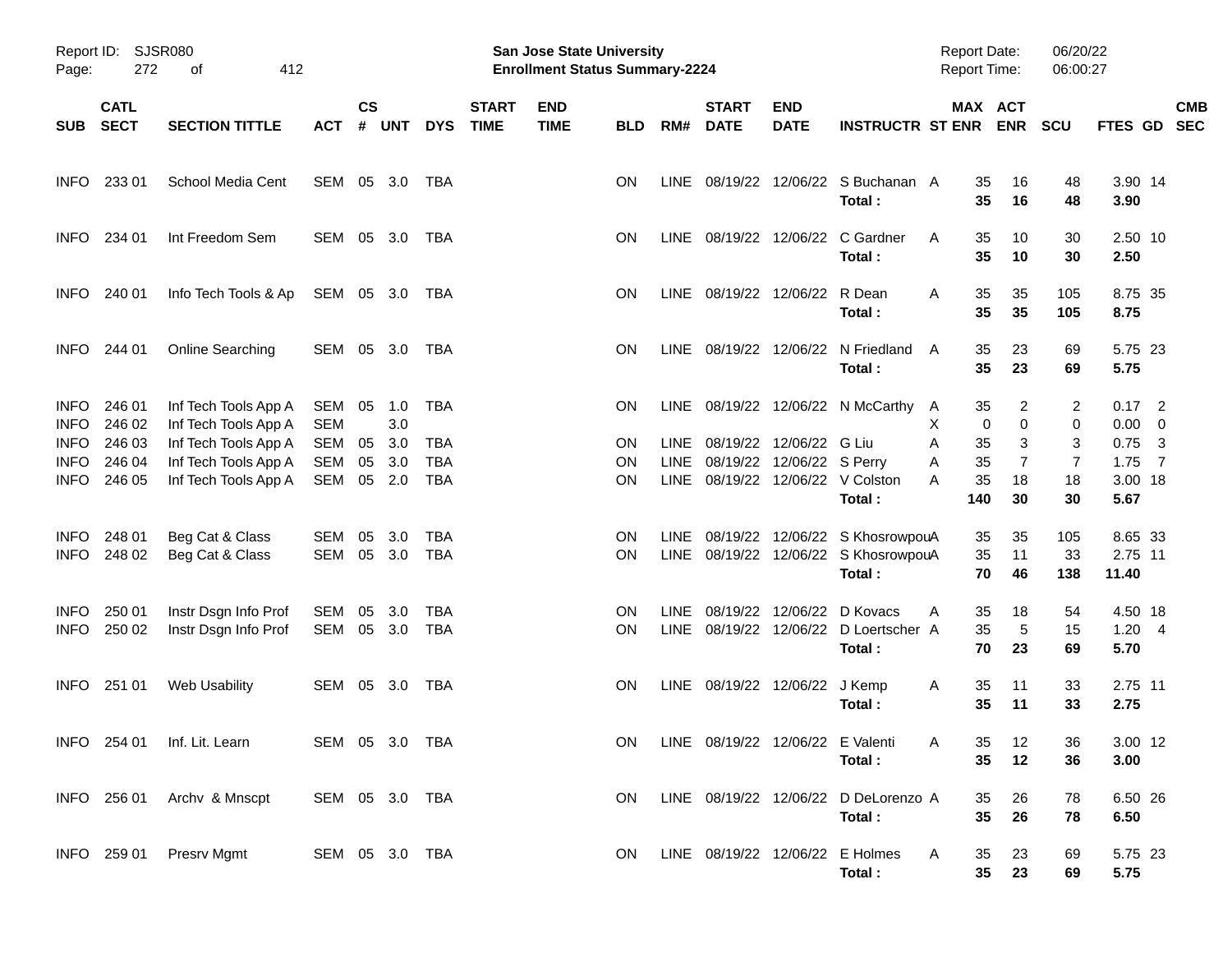| Report ID:<br>Page: | 273                        | SJSR080<br>412<br>οf           |            |                    |                |            |                             | San Jose State University<br><b>Enrollment Status Summary-2224</b> |            |             |                                  |                           |                                      | <b>Report Date:</b><br><b>Report Time:</b> |            | 06/20/22<br>06:00:27 |                 |                          |
|---------------------|----------------------------|--------------------------------|------------|--------------------|----------------|------------|-----------------------------|--------------------------------------------------------------------|------------|-------------|----------------------------------|---------------------------|--------------------------------------|--------------------------------------------|------------|----------------------|-----------------|--------------------------|
| <b>SUB</b>          | <b>CATL</b><br><b>SECT</b> | <b>SECTION TITTLE</b>          | <b>ACT</b> | $\mathsf{cs}$<br># | <b>UNT</b>     | <b>DYS</b> | <b>START</b><br><b>TIME</b> | <b>END</b><br><b>TIME</b>                                          | <b>BLD</b> | RM#         | <b>START</b><br><b>DATE</b>      | <b>END</b><br><b>DATE</b> | <b>INSTRUCTR ST ENR</b>              | MAX ACT                                    | <b>ENR</b> | <b>SCU</b>           | <b>FTES GD</b>  | <b>CMB</b><br><b>SEC</b> |
| <b>INFO</b>         | 260A 01                    | Prgrm and Srvcs for            | <b>LEC</b> |                    | 02 3.0         | TBA        |                             |                                                                    | ON.        |             | LINE 08/19/22 12/06/22 P Peck    |                           | Total:                               | Α<br>35<br>35                              | 27<br>27   | 81<br>81             | 6.75 27<br>6.75 |                          |
| <b>INFO</b>         | 261A01                     | Prgrm and Srvcs for            | <b>LEC</b> |                    | 02 3.0         | TBA        |                             |                                                                    | ON.        |             | LINE 08/19/22 12/06/22 A Bernier |                           | Total:                               | Α<br>35<br>35                              | 10<br>10   | 30<br>30             | 2.50 10<br>2.50 |                          |
| <b>INFO</b>         | 263 01                     | Matrls For Chldrn              | LEC.       |                    | 02 3.0         | TBA        |                             |                                                                    | ON.        |             | LINE 08/19/22 12/06/22           |                           | P Peck<br>Total:                     | Α<br>35<br>35                              | 10<br>10   | 30<br>30             | 2.50 10<br>2.50 |                          |
| <b>INFO</b>         | 265 01                     | Matrls for YAS                 | LEC.       |                    | $02 \quad 3.0$ | TBA        |                             |                                                                    | ON.        |             | LINE 08/19/22 12/06/22           |                           | L Houde<br>Total:                    | Α<br>35<br>35                              | 15<br>15   | 45<br>45             | 3.75 15<br>3.75 |                          |
| <b>INFO</b>         | 266 01                     | <b>Collection Mgmt</b>         | SEM        |                    | 05 3.0         | TBA        |                             |                                                                    | <b>ON</b>  |             | LINE 08/19/22 12/06/22           |                           | J Bodart<br>Total:                   | Α<br>35<br>35                              | 27<br>27   | 81<br>81             | 6.70 26<br>6.70 |                          |
| <b>INFO</b>         | 275 01                     | Libr Sev Div Comm              | SEM        |                    | 05 3.0         | TBA        |                             |                                                                    | <b>ON</b>  |             | LINE 08/19/22 12/06/22           |                           | K Rebmann A<br>Total:                | 35<br>35                                   | 17<br>17   | 51<br>51             | 4.25 17<br>4.25 |                          |
| <b>INFO</b>         | 281 01                     | Colloq Contemp Iss             | SEM        | 05                 | 3.0            | TBA        |                             |                                                                    | ON         | LINE.       |                                  |                           | 08/19/22 12/06/22 D DeLorenzo A      | 35                                         | 23         | 69                   | 5.75 23         |                          |
| <b>INFO</b>         | 281 02                     | Colloq Contemp Iss             | <b>SEM</b> | 05                 | 2.0            | <b>TBA</b> |                             |                                                                    | ON         | <b>LINE</b> |                                  | 08/19/22 12/06/22         | D Buenting                           | 35<br>A                                    | 19         | 57                   | 3.17 19         |                          |
| <b>INFO</b>         | 281 03                     | Colloq Contemp Iss             | <b>SEM</b> | 05                 | 1.0            | <b>TBA</b> |                             |                                                                    | ON         | <b>LINE</b> |                                  |                           | 08/19/22 12/06/22 C Confetti-H A     | 35                                         | 5          | 15                   | 0.42            | $-5$                     |
| <b>INFO</b>         | 281 04                     | Colloq Contemp Iss             | <b>SEM</b> | 05                 | 1.0            | <b>TBA</b> |                             |                                                                    | ON         | LINE        |                                  | 08/19/22 12/06/22         | C Confetti-H A                       | 35                                         | 7          | 21                   | 0.58            | $\overline{7}$           |
| <b>INFO</b>         | 281 05                     | Colloq Contemp Iss             | <b>SEM</b> | 05                 | 3.0            | <b>TBA</b> |                             |                                                                    | ON         | <b>LINE</b> |                                  | 08/19/22 12/06/22         | M Villagran                          | 35<br>A                                    | 3          | 9                    | 0.75            | $\overline{\mathbf{3}}$  |
| <b>INFO</b>         | 281 06                     | Colloq Contemp Iss             | <b>SEM</b> | 05                 | 1.0            | <b>TBA</b> |                             |                                                                    | ON         | <b>LINE</b> |                                  | 08/19/22 12/06/22         | M Driscoll                           | Α<br>35                                    | 15         | 45                   | 1.25 15         |                          |
| <b>INFO</b>         | 281 07                     | <b>Colloq Contemp Iss</b>      | <b>SEM</b> |                    | 05 2.0         | <b>TBA</b> |                             |                                                                    | ON         |             | LINE 08/19/22 12/06/22 M Price   |                           |                                      | A<br>35                                    | 3          | 9                    | $0.50$ 3        |                          |
|                     |                            |                                |            |                    |                |            |                             |                                                                    |            |             |                                  |                           | Total:                               | 245                                        | 75         | 225                  | 12.42           |                          |
| <b>INFO</b>         | 282 01                     | Sem in Libr Mgmt               | SEM        | 05                 | 2.0            | TBA        |                             |                                                                    | <b>ON</b>  | LINE.       |                                  | 08/19/22 12/06/22         | J Jumba                              | 35<br>A                                    | 22         | 22                   | 3.67 22         |                          |
| <b>INFO</b>         | 282 02                     | Sem in Libr Mgmt               | SEM        |                    | 05 2.0         | <b>TBA</b> |                             |                                                                    | ON         |             |                                  |                           | LINE 08/19/22 12/06/22 S Gaffney     | Α<br>35                                    | 13         | 13                   | 2.17 13         |                          |
|                     |                            |                                |            |                    |                |            |                             |                                                                    |            |             |                                  |                           | Total:                               | 70                                         | 35         | 35                   | 5.83            |                          |
|                     | INFO 284 01                | Sem Archiv Rec Mgmt SEM 05 2.0 |            |                    |                | TBA        |                             |                                                                    | ON.        |             |                                  |                           | LINE 08/19/22 12/06/22 L Gleason     | 35<br>A                                    | 16         | 16                   | 2.67 16         |                          |
| <b>INFO</b>         | 284 02                     | Sem Archiv Rec Mgmt SEM 05 3.0 |            |                    |                | TBA        |                             |                                                                    | ON         |             |                                  |                           | LINE 08/19/22 12/06/22 D Hofman      | Α<br>35                                    | 25         | 25                   | 6.25 25         |                          |
|                     |                            |                                |            |                    |                |            |                             |                                                                    |            |             |                                  |                           | Total:                               | 70                                         | 41         | 41                   | 8.92            |                          |
| <b>INFO</b>         | 285 01                     | App. Res. Methods              | SEM        |                    | 05 3.0         | <b>TBA</b> |                             |                                                                    | ON         |             |                                  |                           | LINE 08/19/22 12/06/22 J Sweeney     | 35<br>A                                    | 13         | 13                   | 3.25 13         |                          |
| <b>INFO</b>         | 285 02                     | App. Res. Methods              | <b>SEM</b> | 05                 | 3.0            | TBA        |                             |                                                                    | ON         |             | LINE 08/19/22 12/06/22 L Luo     |                           |                                      | 35<br>A                                    | 15         | 15                   | 3.70 14         |                          |
| <b>INFO</b>         | 285 03                     | App. Res. Methods              | SEM        |                    | 05 3.0         | TBA        |                             |                                                                    | ON         |             |                                  |                           | LINE 08/19/22 12/06/22 D Westbrook A | 35                                         | 35         | 35                   | 8.70 34         |                          |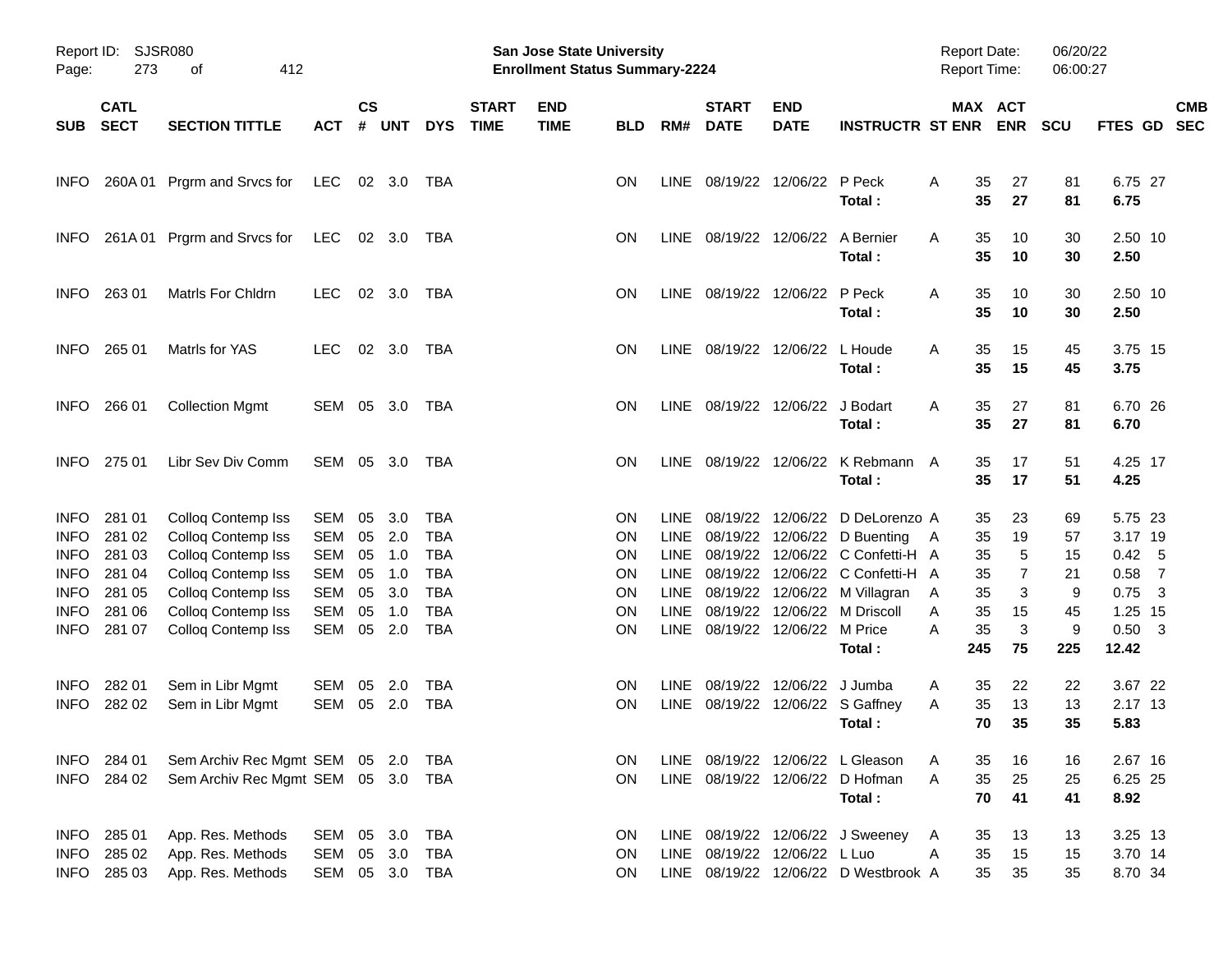| Report ID:<br>Page: | <b>SJSR080</b><br>274      | 412<br>οf                |            |                |            |            |                             | <b>San Jose State University</b><br><b>Enrollment Status Summary-2224</b> |            |             |                             |                           |                         |   | <b>Report Date:</b><br><b>Report Time:</b> |              | 06/20/22<br>06:00:27 |          |                          |  |
|---------------------|----------------------------|--------------------------|------------|----------------|------------|------------|-----------------------------|---------------------------------------------------------------------------|------------|-------------|-----------------------------|---------------------------|-------------------------|---|--------------------------------------------|--------------|----------------------|----------|--------------------------|--|
| <b>SUB</b>          | <b>CATL</b><br><b>SECT</b> | <b>SECTION TITTLE</b>    | <b>ACT</b> | <b>CS</b><br># | <b>UNT</b> | <b>DYS</b> | <b>START</b><br><b>TIME</b> | <b>END</b><br><b>TIME</b>                                                 | <b>BLD</b> | RM#         | <b>START</b><br><b>DATE</b> | <b>END</b><br><b>DATE</b> | <b>INSTRUCTR ST ENR</b> |   | MAX ACT                                    | <b>ENR</b>   | <b>SCU</b>           | FTES GD  | <b>CMB</b><br><b>SEC</b> |  |
|                     |                            |                          |            |                |            |            |                             |                                                                           |            |             |                             |                           | Total:                  |   | 105                                        | 63           | 63                   | 15.65    |                          |  |
| <b>INFO</b>         | 287 01                     | Sem Inf Sci              | <b>SEM</b> | 05             | 3.0        | <b>TBA</b> |                             |                                                                           | ON         | <b>LINE</b> | 08/19/22                    | 12/06/22                  | E Valenti               | A | 35                                         | 9            | 9                    | 2.25     | 9                        |  |
| <b>INFO</b>         | 287 02                     | Sem Inf Sci              | <b>SEM</b> | 05             | 2.0        | <b>TBA</b> |                             |                                                                           | ON         | <b>LINE</b> | 08/19/22                    | 12/06/22                  | S Ghosh                 | A | 35                                         | 5            | 5                    | 0.83     | 5                        |  |
| <b>INFO</b>         | 287 03                     | Sem Inf Sci              | <b>SEM</b> | 05             | 3.0        | <b>TBA</b> |                             |                                                                           | ON         | <b>LINE</b> | 08/19/22                    | 12/06/22                  | A Hammond A             |   | 35                                         | 4            | $\overline{4}$       | 1.00     | $\overline{4}$           |  |
|                     |                            |                          |            |                |            |            |                             |                                                                           |            |             |                             |                           | Total:                  |   | 105                                        | 18           | 18                   | 4.08     |                          |  |
| <b>INFO</b>         | 289 01                     | Adv Topics Libr & In     | <b>SUP</b> | 25             | 3.0        | <b>TBA</b> |                             |                                                                           | ON         | <b>LINE</b> | 08/19/22 12/06/22           |                           | L Main                  | A | 85                                         | 48           | 144                  | 12.00 48 |                          |  |
|                     |                            |                          |            |                |            |            |                             |                                                                           |            |             |                             |                           | Total:                  |   | 85                                         | 48           | 144                  | 12.00    |                          |  |
| <b>INFO</b>         | 294 02                     | Prof Exp Intern          | <b>SUP</b> | 25             | 2.0        | TBA        |                             |                                                                           | ON         | <b>LINE</b> | 08/19/22                    | 12/06/22                  | L Main                  | A | 35                                         | 1            | $\overline{c}$       | 0.17     | $\overline{1}$           |  |
| <b>INFO</b>         | 294 03                     | Prof Exp Intern          | <b>SUP</b> | 25             | 3.0        | <b>TBA</b> |                             |                                                                           | ON         | <b>LINE</b> | 08/19/22                    | 12/06/22                  | L Main                  | A | 35                                         | 0            | $\mathbf 0$          | 0.00     | $\Omega$                 |  |
| <b>INFO</b>         | 294 04                     | Prof Exp Intern          | <b>SUP</b> | 25             | 4.0        | <b>TBA</b> |                             |                                                                           | ON         | LINE        | 08/19/22                    | 12/06/22                  | L Main                  | A | 35                                         | 1            | $\overline{2}$       | 0.33     | -1                       |  |
|                     |                            |                          |            |                |            |            |                             |                                                                           |            |             |                             |                           | Total:                  |   | 105                                        | $\mathbf{2}$ | 4                    | 0.50     |                          |  |
| <b>INFO</b>         | 295 01                     | Sch Libr Fieldwork       | <b>SUP</b> | 25             | 3.0        | TBA        |                             |                                                                           | ON         | <b>LINE</b> | 08/19/22 12/06/22           |                           | M Harlan                | A | 50                                         | 2            | 0                    | $0.50$ 2 |                          |  |
|                     |                            |                          |            |                |            |            |                             |                                                                           |            |             |                             |                           | Total:                  |   | 50                                         | $\mathbf 2$  | $\bf{0}$             | 0.50     |                          |  |
| <b>INFO</b>         | 298 01                     | <b>Special Study</b>     | <b>SUP</b> | 25             | 1.0        | <b>TBA</b> |                             |                                                                           | ON         | <b>LINE</b> | 08/19/22                    | 12/06/22                  | A Johnson               | A | 25                                         | 0            | 0                    | 0.00     | $\overline{0}$           |  |
| <b>INFO</b>         | 298 02                     | <b>Special Study</b>     | <b>SUP</b> | 25             | 2.0        | <b>TBA</b> |                             |                                                                           | ON         | <b>LINE</b> | 08/19/22                    | 12/06/22                  | A Johnson               | A | 25                                         | 0            | 0                    | 0.00     | 0                        |  |
| <b>INFO</b>         | 298 03                     | <b>Special Study</b>     | <b>SUP</b> | 25             | 3.0        | <b>TBA</b> |                             |                                                                           | ON         | <b>LINE</b> | 08/19/22                    |                           | 12/06/22 A Johnson      | A | 40                                         | 3            | 0                    | 0.75     | 3                        |  |
| <b>INFO</b>         | 298 04                     | <b>Special Study</b>     | <b>SUP</b> | 25             | 3.0        | <b>TBA</b> |                             |                                                                           | ON         | <b>LINE</b> | 08/19/22 12/06/22           |                           | A Johnson               | A | 20                                         | 0            | 0                    | 0.00     | $\Omega$                 |  |
|                     |                            |                          |            |                |            |            |                             |                                                                           |            |             |                             |                           | Total:                  |   | 110                                        | 3            | 0                    | 0.75     |                          |  |
| <b>INFO</b>         | 299 01                     | <b>MA Thesis/Project</b> | <b>SEM</b> | 25             | 3.0        | TBA        |                             |                                                                           | ON         | <b>LINE</b> | 08/19/22                    | 12/06/22                  | L Main                  | A | 5                                          | 0            | 0                    | 0.00     | $\overline{\mathbf{0}}$  |  |
|                     |                            |                          |            |                |            |            |                             |                                                                           |            |             |                             |                           | Total:                  |   | 5                                          | $\bf{0}$     | 0                    | 0.00     |                          |  |

**Department : School of Information Department Total : 2605 1341 3044 294.85 Lower Division : 0 0 0 0.00 Upper Division : 175 166 498 41.40 Graduate Division : 2430 1175 2546 253.45**